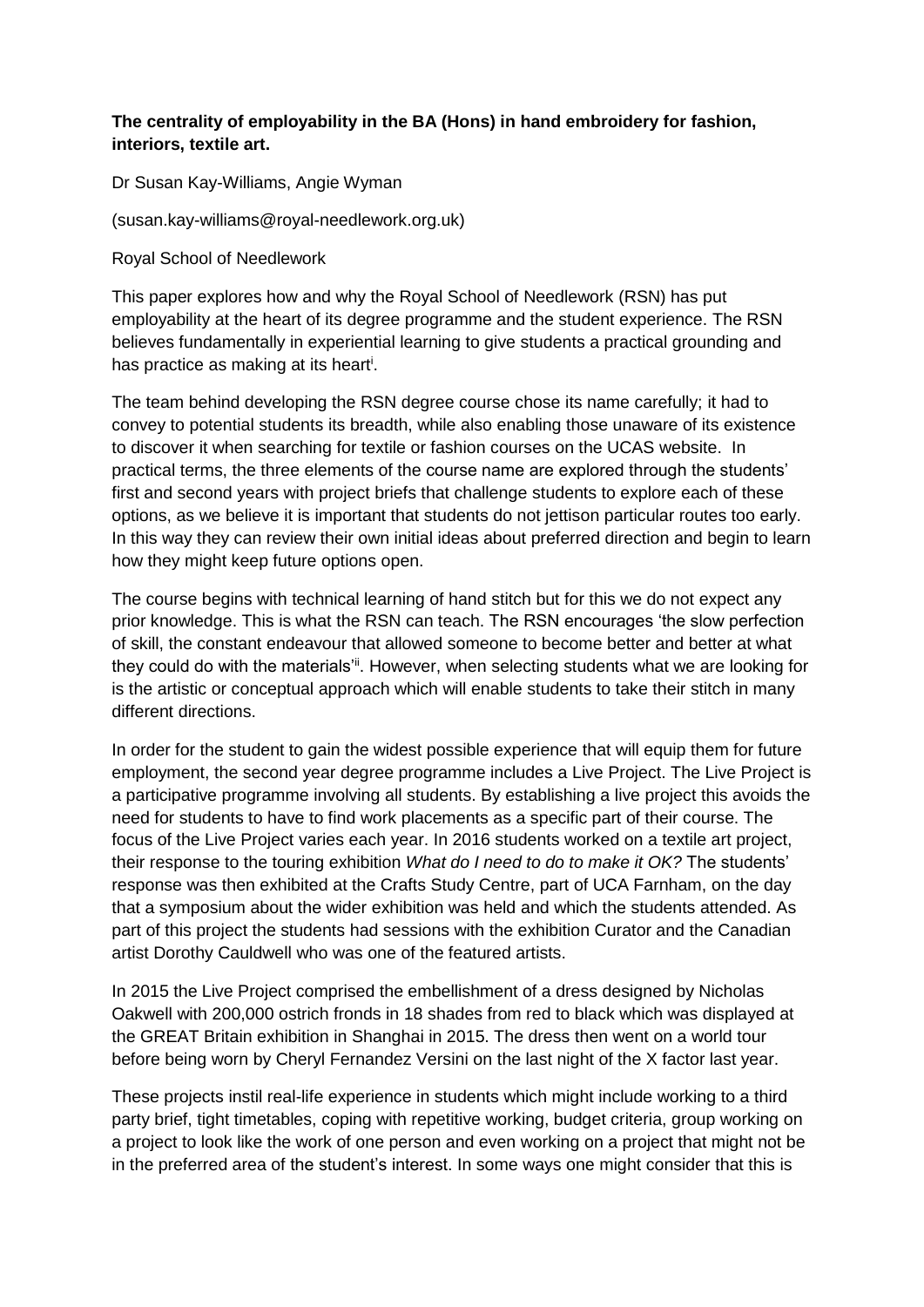the antithesis of a personal approach to craft as defined by Dormer. 'When craft is practised as a disciplined piece of knowledge it is inevitably an act of self-exploration in the sense that one learns about oneself through searching for excellence in work'ill But I do not think the two are mutually exclusive as this approach helps instil a professional attitude to embroidery and helps the student determine the extent to which they wish to be a solo-artist craftsperson or a maker and embellisher in a different context.

The RSN has over the years built relationships with potential employers and especially in haute couture. This last academic year these links led to all three years of students being offered the opportunity of working for a high-profile company including Hussain Chalayan, Giles Deacon, Jasper Conran, Zandra Rhodes and Alexander McQueen. Such opportunities provide students with very worthwhile experience, even if participating in the frenetic pace of pre- Fashion Week activity might actually help some students decide fashion is not for them as a future career. So, we actively encourage RSN degree students to take these opportunities. There has been one further, unplanned, benefit; when brought together with students from other, less practically-based courses, our students are often asked how they should go about a particular task. This encourages our students, giving them a confidence boost and helping them to achieve more<sup>iv</sup>. Or as Bruce Montgomerie Professor of Design Craftsmanship at Northumbria University put it: 'The RSN has attracted a younger generation to learn a skill that sets them apart from their peers.'<sup>v</sup>

In addition to the planned live projects the RSN prides itself on accommodating special requests and taking opportunities that might offer students particular experiences to enhance their CV. In the past couple of years this has included: three-students creating pieces for a site-specific exhibition at the Jane Austen House Museum; two students creating miniature pieces for a room set designed by Liberty's for the V&A Museum of Childhood and most recently working on the creation of a four-metre-high White Walker for the launch of the 5<sup>th</sup> Series of *Game of Thrones* on DVD with the Embroiderers' Guild and Fine Cell Work. We rarely know when these opportunities will arise but the flexibility of the curriculum means that students can accommodate these items in their Research and Experimentation units so long as they can record and reflect on their learning from the experience.

The RSN also invites practitioners in stitch to come and speak to students as part of a twoday professional development seminar and in some cases the speakers offer workshops too. Those who are invited represent careers in stitch and textiles from many different perspectives, in the last year these included Stephen Wright of the House of Dreams Michelle Carragher, senior embroiderer on *Game of Thrones* and people from the Craftivist Collective.

The tutors consider all requests for external opportunities and review them in terms of likely student learning experience, how the request fits into the student timetable and the suitability of students for this initiative. Requests may come from a range of third parties including the RSN's own Studio. Students know that they might be selected for these opportunities based on their skills, speed of work, care of work and even willingness to sign and abide by confidentiality agreements while the work is in preparation. Equally they might not be considered if they have poor time keeping, a sloppy approach or are very slow. RSN Degree students were among those chosen to work on RSN Studio projects including the wedding dress of Jo Jo Cohen, designed by the late L'Wren Scott; the Oscar dress for Naomie Harris in 2013 and even the wedding dress of the Duchess of Cambridge.